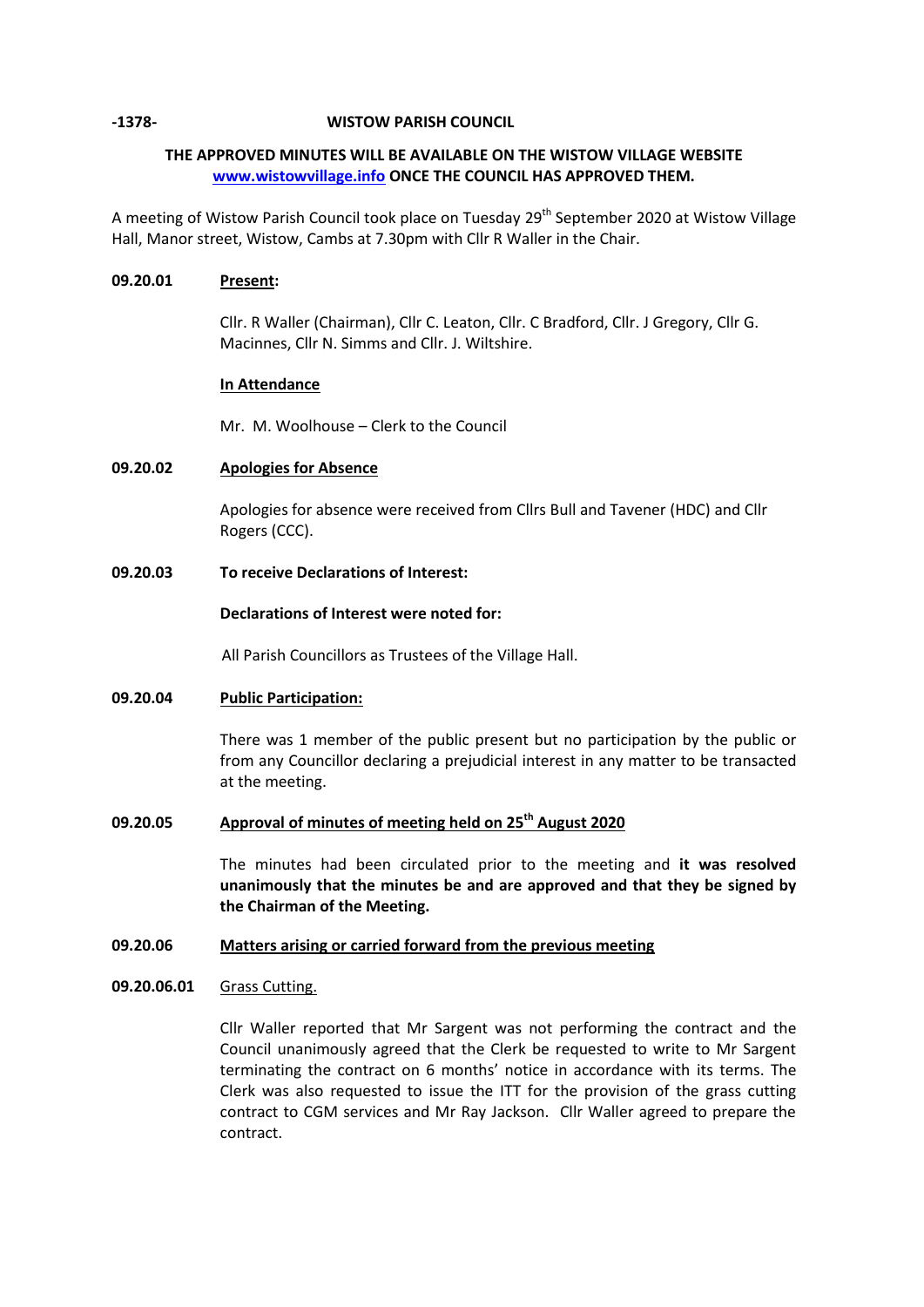## **-1379-**

#### **09.20.06.02** Street Lighting.

Cllr Macinnes reported that despite previous contact with Balfour Beatty, the work was still outstanding with a shortage of components being the latest cause for delay. Whilst the new lights which had been installed were functioning properly, the remaining original lights were still operating 24 hours day.

**09.20.06.03** The Environment, including Emergency Plan.

> There had been no further action regarding moving to a zero carbon environment with district and county councils engaged on coronavirus alleviation activities.

### **09.20.06.04** Village Plan.

The meeting noted that there was nothing to report and that the plan, created in 2005 was due to be reviewed and was an agenda item for each meeting.

### **09.20.06.05** Litter Pick.

Cllr Macinnes reported that the litter pick on  $12<sup>th</sup>$  September collected a substantial amount of rubbish but less than last year. Unfortunately, and despite being notified, HDC had yet to collect the rubbish and Cllr Macinnes agreed to contact the HDC councillors seeking its collection.

#### **09.20.06.06** Surface dressing

The Clerk reported that he had contacted Cambs. CC Highways to complain about the surface dressing works between Broughton cross roads to Kings Ripton but had been informed that the works had been completed satisfactorily.

### **09.20.06.07** Winter Gritting

The Clerk reported that he received completed forms from all of the volunteers and would forward them to Cambs. CC highways.

### **09.20.07. District Councillor reports:**

- **09.20.07.01** In the absence of the district and county councillors there was nothing to report.
- **09.20.08 Planning**
- **09.20.08.01** Cottages, Mill Road,– Appln. No. 20/01696/S73

### Alteration to approved plans

Cllr. Waller explained that the alteration to the plans arose from the planning permission being amended to provide another bedroom but had no impact on the exterior environment. The meeting considered that the proposal was not detrimental to the village and agreed not to oppose the application.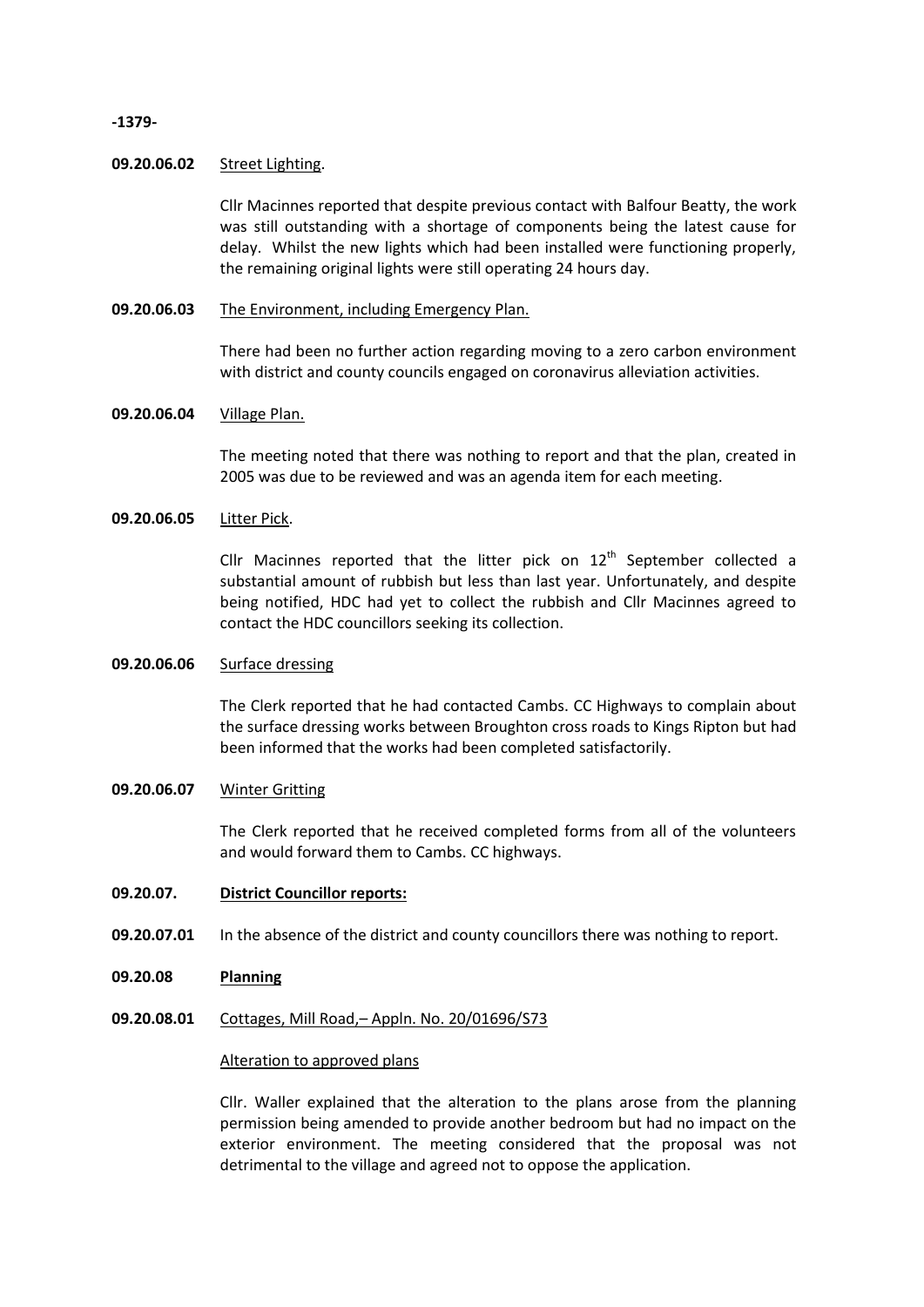### **-1380-**

## **09.20.08.02** NALC consultation on Planning White Paper

It was agreed that the Clerk would re-circulate the consultation paper, collate replies and respond to NALC before the deadline.

### **09.20.09 Finance**

# 098.20.09.01 To approve the accounts for payment: 29<sup>th</sup> September 2020.

| <b>Date</b> | <b>Ref No</b> | Payee               | <b>Description</b>                      | Amount  |
|-------------|---------------|---------------------|-----------------------------------------|---------|
|             |               |                     |                                         | £       |
| 29/09/20    | 468           | Cambs CC            | Electricity charges                     | 261.98  |
| 29/09/20    | 469           | Came and Co         | Insurance renewal                       | 1145.03 |
| 29/09/20    | 470           | Mr. M Woolhouse     | Net salary August 2020                  | 260.00  |
| 29/09/20    | 472           | <b>HMRC</b>         | PAYE re Mr. M Woolhouse                 | 195.00  |
| 29/09/20    | 003           | Zen Internet        | email<br>Annual<br>renewal<br>and<br>re | 83.84   |
|             |               |                     | internet                                |         |
| 29/09/20    | 005           | <b>LGS Services</b> | Annual internal audit fee               | 90.00   |
| 29/09/20    | 006           | Mr. M Woolhouse     | Reimbursement of Avast, Zoom and        | 60.35   |
|             |               |                     | sundry expenses                         |         |

## **09.20.09.02** Income and Expenditure Account

The Meeting noted the income and expenditure account for the month.

**09.20.09.03** Bank Reconciliation

The meeting noted the bank reconciliation for the month.

**09.20.09.04** Bank Balances

The Meeting noted the current and savings account balances as at 29<sup>th</sup> July 2020.

**09.20.09.05** Cash Book

The Meeting noted the Cash Book as at 29<sup>th</sup> September 2020.

**09.20.09.06** Banking Arrangements

The Clerk reported that the transfer of funds from Barclays to Metro had yet to be completed. Cllrs Leaton and Waller commented that they had to finalise their registration for on line banking.

- **09.20.10 Traffic, Highways & Road Safety.**
- **09.20.10.01** The meeting noted the previously circulated correspondence.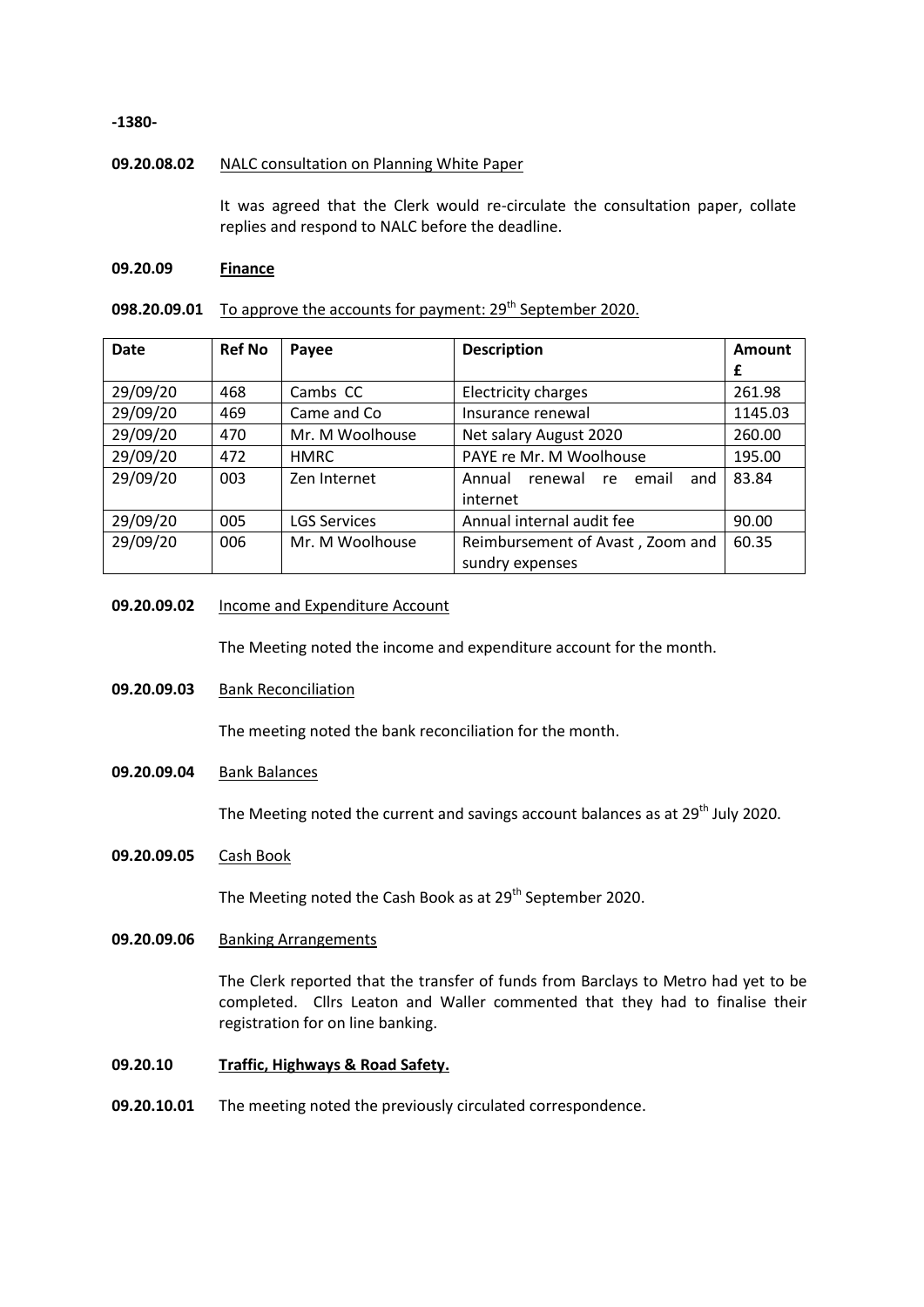### **-1381-**

### **09.20.10.02** The Bridge

The Clerk explained that Cambs. CC had a fund for local highway improvements and proposed that, whilst the current round of applications had closed, an application be submitted during the next round for traffic calming measures at the bridge. In particular a change from a "give way" to a "stop" sign at the junction of Manor and Bridges Streets was considered an improvement. The Clerk agreed to explore possible measures further

#### **09.20.10.03** Wistow Toll

Cllr Leaton reported that there had been requests from residents at the Toll for traffic calming measures to be introduced. It was noted that requests had been made previously but that traffic flows and accidents at the junction did not warrant the introduction of such measures.

### **09.20.10.04** Average speed cameras

Cllr Waller reported that he had spoken with Cambs. CC who had advised him that the introduction and use of these cameras was subject to complex rules and procedures required in order to make the evidence admissible in court proceedings, whilst also respecting data protection legislation. It was agreed not to pursue the idea.

### **09.20.11 Policing Matters**

### **09.20.11.01** Crime

No instances in Wistow had been reported with all alerts posted onto the Wistow Parish Council and Neighbourhood Watch Facebook pages.

### **09.20.11.02** Drugs

The meeting noted that the major police operation targeting the transfer and sale of drugs across county lines, including Cambridgeshire, and had resulted in a number of arrests together with the recovery of a significant amount of cash and quantities of drugs and weapons.

### **09.20.11.03 CCTV**

The meeting considered the introduction of a village wide CCTV system as a deterrent to crime and also to produce evidence for use in proceedings. It was noted that there were substantial operational and organisational requirements to the use of such CCTV, eg data protection, operation and admissibility of evidence whilst the benefits were considered marginal at best compared to the low level of crime in the village.